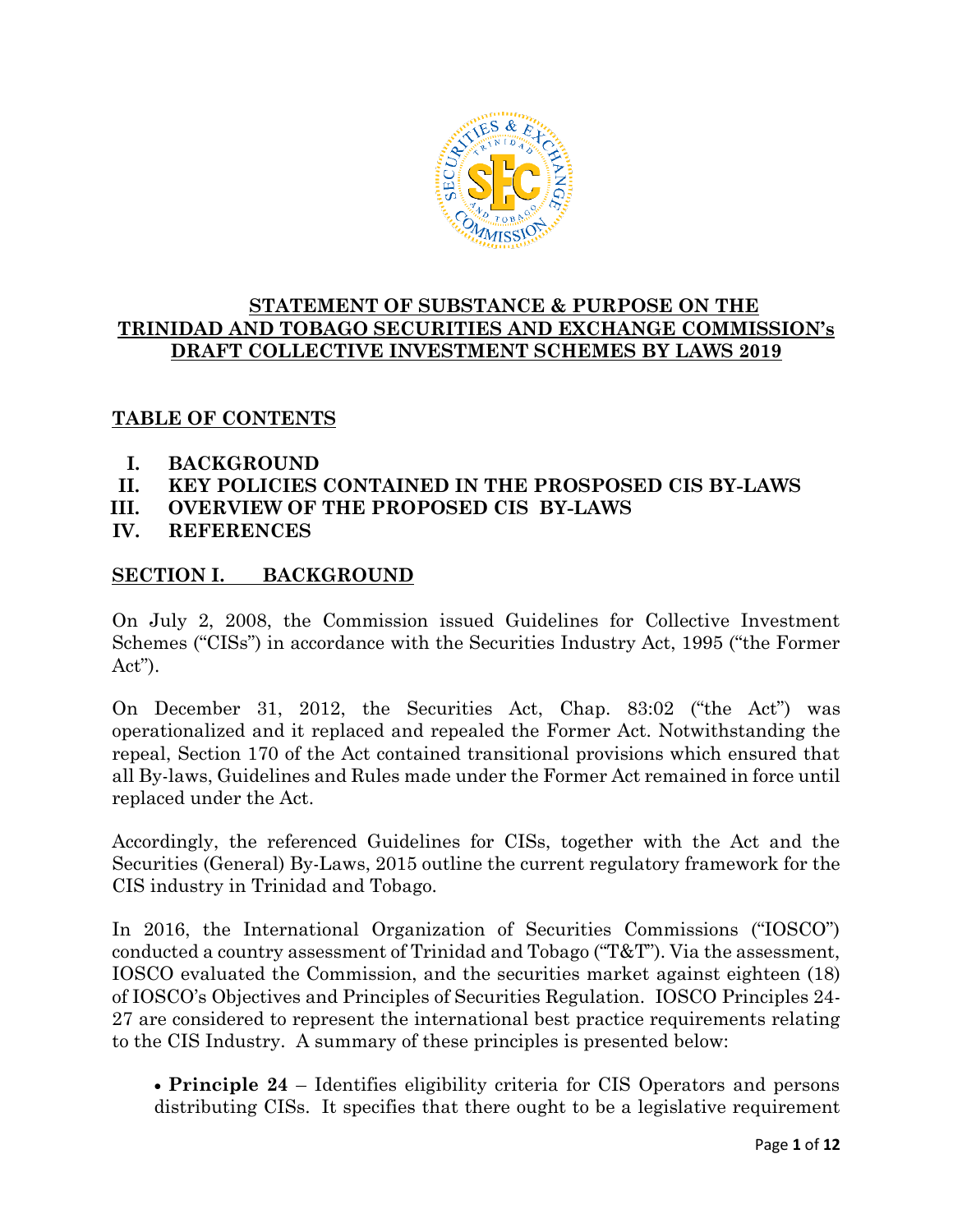for the supervision of CIS Operators and Distributors. The principle also outlines the need for CIS Operators and persons connected to CISs to maintain records and controls to address conflicts of interest.

 **Principle 25** – Addresses the legal form of CISs and Investors' rights as well as structures and controls for separation and safekeeping of assets.

 **Principle 26** – Addresses disclosure of material information in an easy to use format, making information available to allow investors to evaluate investment opportunities, sales and marketing practices. The principle also identifies the need for continuous reporting on the CIS.

 **Principle 27** – among other things, this principle speaks to ensuring that the property of a CIS is fairly and accurately valued, as well as addressing pricing and redemption issues.

IOSCO's findings in relation to its principles for CISs (Principles 24 to 27) were that, *inter alia*, the legal and regulatory regime applicable to CISs and CIS Operators in Trinidad and Tobago was deficient. Specifically, IOSCO's report indicated that T&T's CIS regime did not provide for a proper and adequate licensing regime nor for adequate and sufficient standards regarding eligibility, governance, organization and operational conduct applicable to CISs and CIS Operators.

These findings were unacceptable given the fact that the CIS market in T&T represents a significant portion of T&T's securities market as well as a major substitute for T&T banking products (i.e. deposits). As of June 2019, there were:

- 67 active CISs;
- 15 entities which managed these CISs; and
- Assets under management for CISs amounted to approximately TT\$50.843 billion. This was approximately 15% of the total value of the securities market (TT\$341.282 billion) as at June 30, 2019 or 32.08% of the value of Trinidad and Tobago's GDP for fiscal 2018.

Accordingly, the review and revision of Trinidad and Tobago's CIS legal and regulatory regime became one of the priority items for the Commission in keeping with its Strategic Plan 2014-2018. After a lengthy process, which involved consultation with a CIS expert/consultant with international experience and a segment of participants in the Trinidad and Tobago's CIS market, the Staff of the Commission has produced the proposed Draft By-Laws in an attempt to mitigate against any systemic risks posed by noted deficiencies within Trinidad and Tobago's CIS legislative and regulatory framework. Staff is also of the view that these proposed draft By-laws will provide greater structure to the CIS regulatory framework.

## Legislative Requirements

Section 148 of the Act provides that the Minister of Finance may, on the recommendation of the Commission, make By-laws as set out in the provision.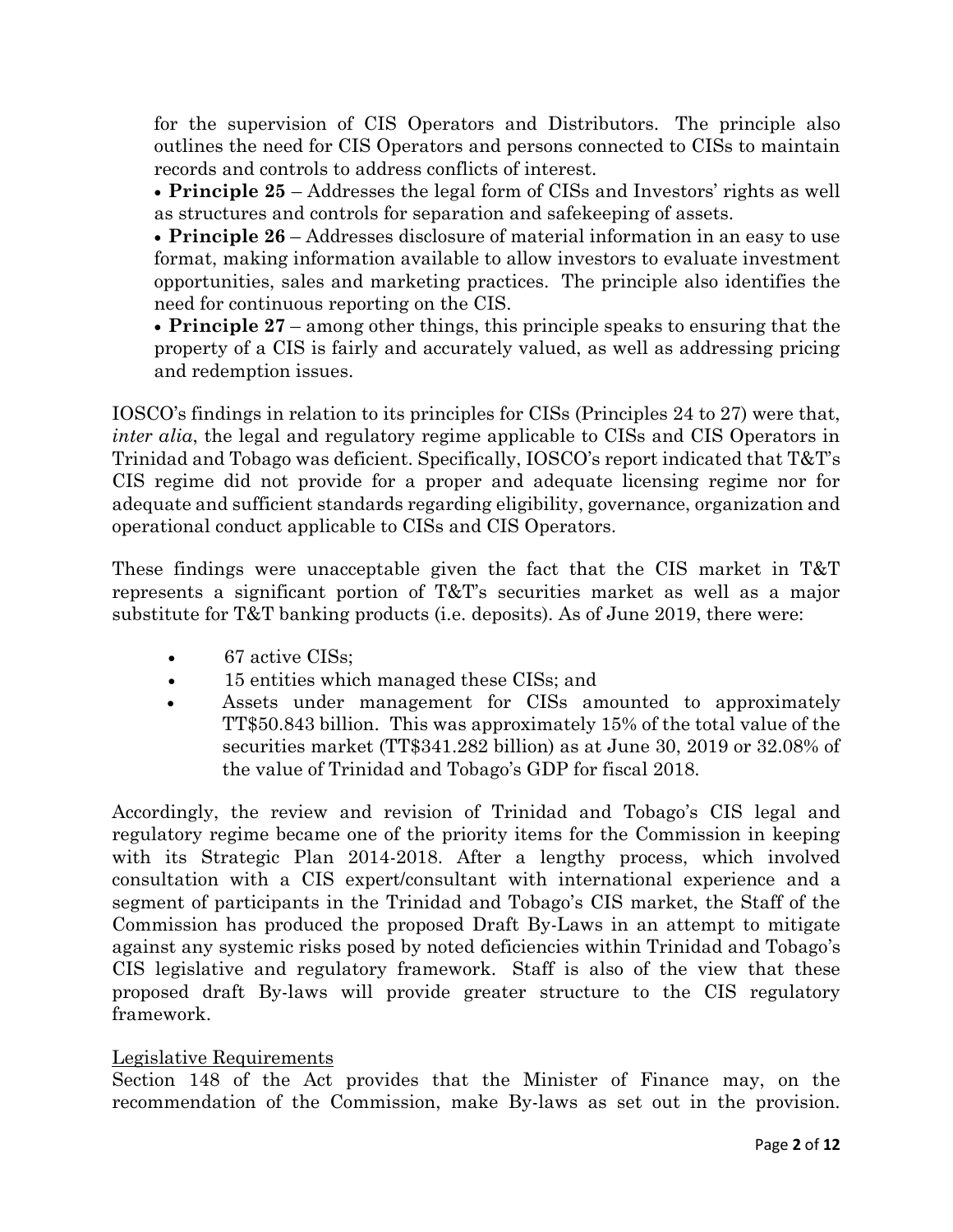Section 149 requires that the Commission engage in public consultation prior to effecting a By-law.

# **SECTION II. KEY POLICIES CONTAINED IN THE PROPOSED CIS BY-LAWS**

## **By-law versus Guidelines**

#### **1. Registration**

- a. Creation of a new category of broker-dealer permitted to carry-on business of a CIS manager:
	- i. Restricted broker-dealer

ii. Current broker-dealers can be a CIS manager provided that they meet the requirements of a restricted broker- dealer

#### **2. Authorisation**

- a. Responsible Person
- b. Custodian

#### **3. Other parties related to the CIS**

Defined and established roles, responsibilities and eligibility criteria for:

- a. Sponsor
- b. Distributor
- c. Registrar
- d. Auditors

#### **4. Outsourcing**

- a. Established criteria for the outsourcing of any function in relation to the CIS, to third parties.
- b. Placed restrictions on key roles and functions that may not be outsourced.
- c. Set standard of care for third party service providers appointed by a party related to a CIS.
- d. Established minimum standards for the service agreement with a third party.
- e. Established a requirement for annual performance assessments to be performed on the third party service provider.

## **5. Suspension of subscriptions and redemptions**

**6. Pricing errors**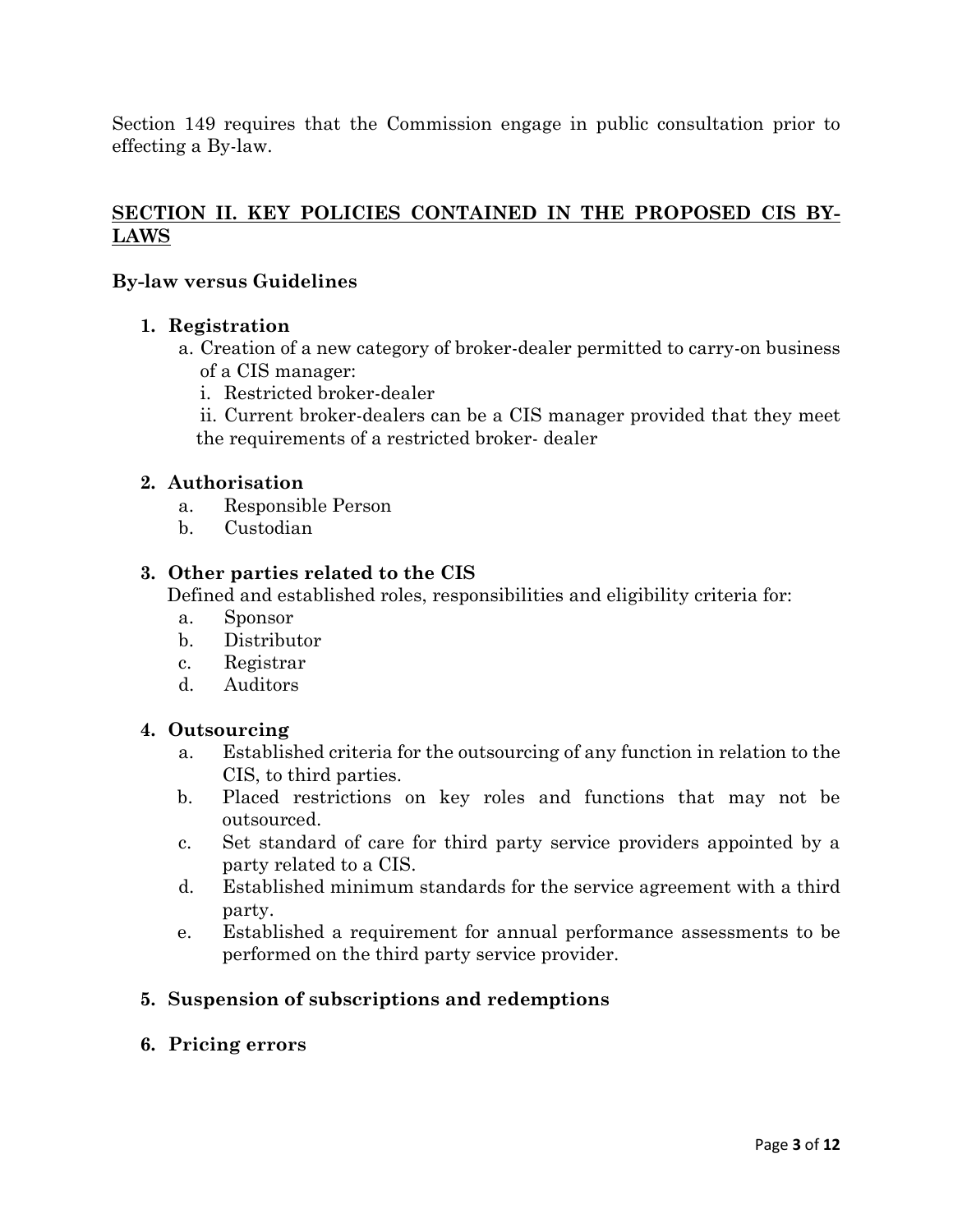- **7. Created books and records requirements similar to that of the General By-laws for parties related to a CIS.**
- **8. Conflicts of interest:**
	- a. CIS Manager independent of the Responsible Person
	- b. CIS Manager independent of the Custodian
- **9. Termination of a CIS**

## **10.Foreign CIS**

## **11.Self-managed Funds**

**12.Continuous Disclosure Requirements for parties related to the CIS and the CIS**

# **SECTION III. OVERVIEW OF THE PROPOSED CIS BY-LAWS**

**PART I** of these By-laws, comprising Clauses 1 to 5, outlines the connection with these By-laws to the Act and the Securities (General) By-laws 2015 (the "General By-Laws"). This Part also gives definitions for key terms that have not been previously defined in the Securities legislation that are pertinent to these By-laws including definitions of "constituent documents", "central securities depository" "key facts statement", "parties related to a CIS", "responsible person" and a "self-managed CIS".

**PART II** of these By-laws, comprising Clauses 6 to 8, outline the fiduciary duties of parties related to a CIS, the composition of directors of a CIS Manager and responsible person and the duty to submit information related to a CIS to the Commission.

**PART III** of these By-laws outlines the Establishment of a Collective Investment Scheme (CIS) and comprises Clauses 9 to 21.

- Clauses 9 to 12 describe the authorization requirements of a CIS and continuation thereof.
- Clause 13 outlines what the Constituent Documents of a CIS shall contain and limitations thereto.
- Clause 14 outlines the composition of a CIS's offering documents, inclusive of a prospectus, key facts statement and comparative annual financial statements of the CIS.
- Clause 15 states that the cost of incorporation of a CIS shall not be borne by the CIS or its Unit holders.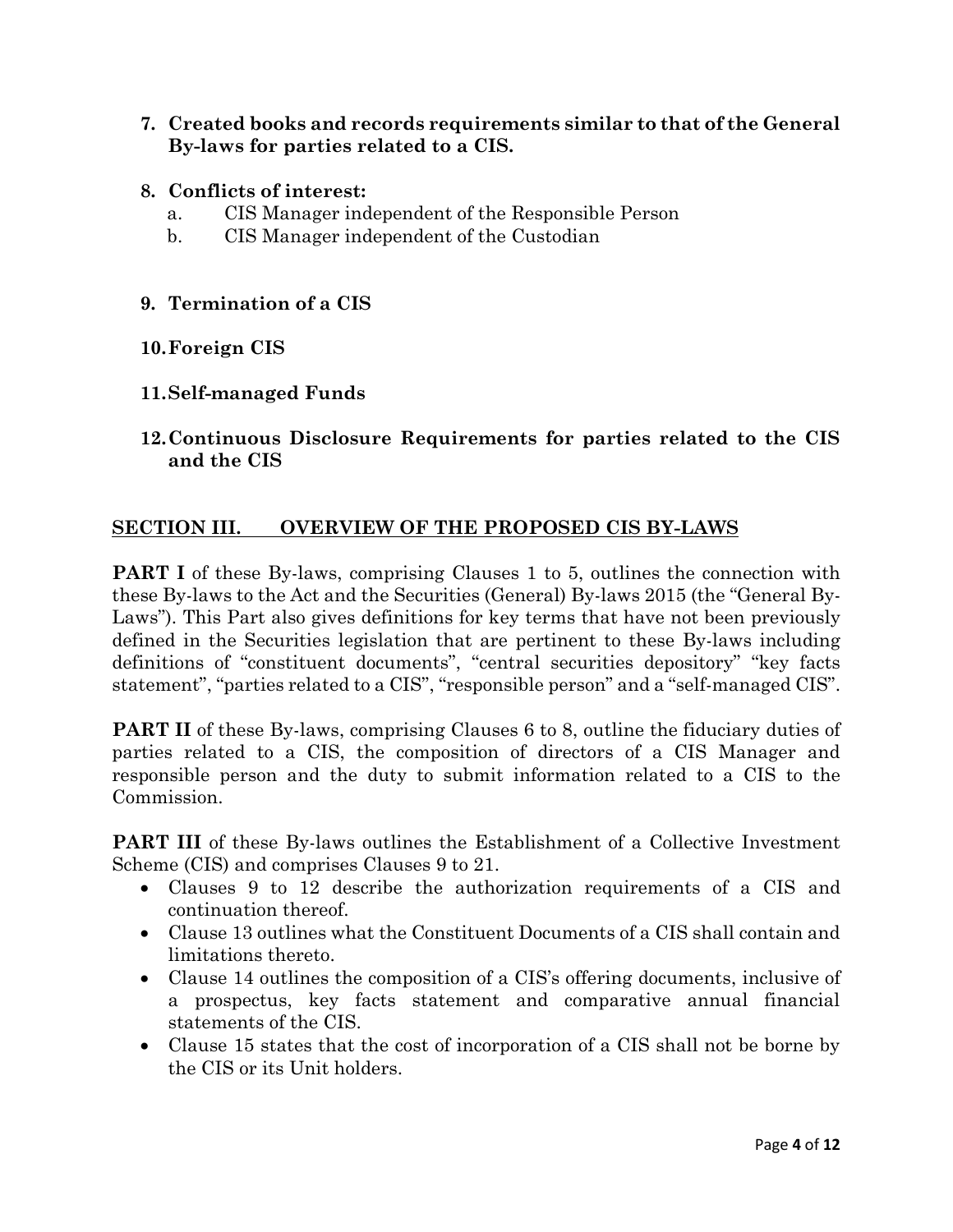- Clause 16 outlines the Investment Restrictions of a CIS and is more particularly described in the constituent documents of a CIS and Schedule II to these By-laws.
- Clause 17 outlines the material changes that require the approval of unitholders, the procedure for voting by the unitholders on said change(s), and consequent filing requirements of an amended prospectus and requisite notice following said change(s).
- Clause 18 covers amendment to offering and constituent documents of a CIS.
- Clause 19 covers the procedure for the withdrawal or retirement of key parties related to the CIS.
- Clause 20 outlines instances where the Commission may revoke the authorization of a responsible person, CIS manager or custodian or the approval of a self-managed CIS subject to the party being given an opportunity to be heard.
- Clause 21 gives the Commission the power to direct a responsible person, CIS manager or custodian to take any action in the interest of unitholders.

**PART IV** of these By-laws relates to the CIS Manager and comprises Clauses 22 to 33. More particularly, Clauses 22 and 23 cover the eligibility requirements to be a CIS Manager and

- Clause 22 in particular introduces a new sub-category of broker-dealer which is a "restricted broker-dealer".
- Clause 24 covers authorization of a CIS Manager by the Commission.
- Clauses 25 and 26 outline the roles and responsibilities of the CIS Manager.
- Clauses 27 to 29 outline the CIS Manager's duties to maintain internal controls and internal audit controls respectively.
- Clauses 30 and 31 deal with the functional separation of the duties of the CIS Manager where the CIS Manager is part of a group of companies.
- Clauses 32 and 33 outline the CIS Manager's duty to maintain and make available for inspection, the financial statements of the CIS.

**PART V** of these By-laws relates to the Responsible Person and comprises Clauses 34 to 43.

- Clause 34 covers authorization of a responsible person by the Commission.
- Clause 35 outlines the eligibility requirements of the responsible person.
- Clause 36 outlines the authorization of the responsible person.
- Clauses 37 and 38 outline the roles and responsibilities of the responsible person.
- Clause 39 outlines the duty to conduct an examination into the administration of the CIS by the responsible person as well as the preparation of the annual report on same, which must be sent to the CIS Manager.
- Clause 40 outlines the duty of the responsible person to ensure that the methods adopted by the CIS Manager in calculating the value of units are adequate to ensure that the sale, issue, repurchase, redemption and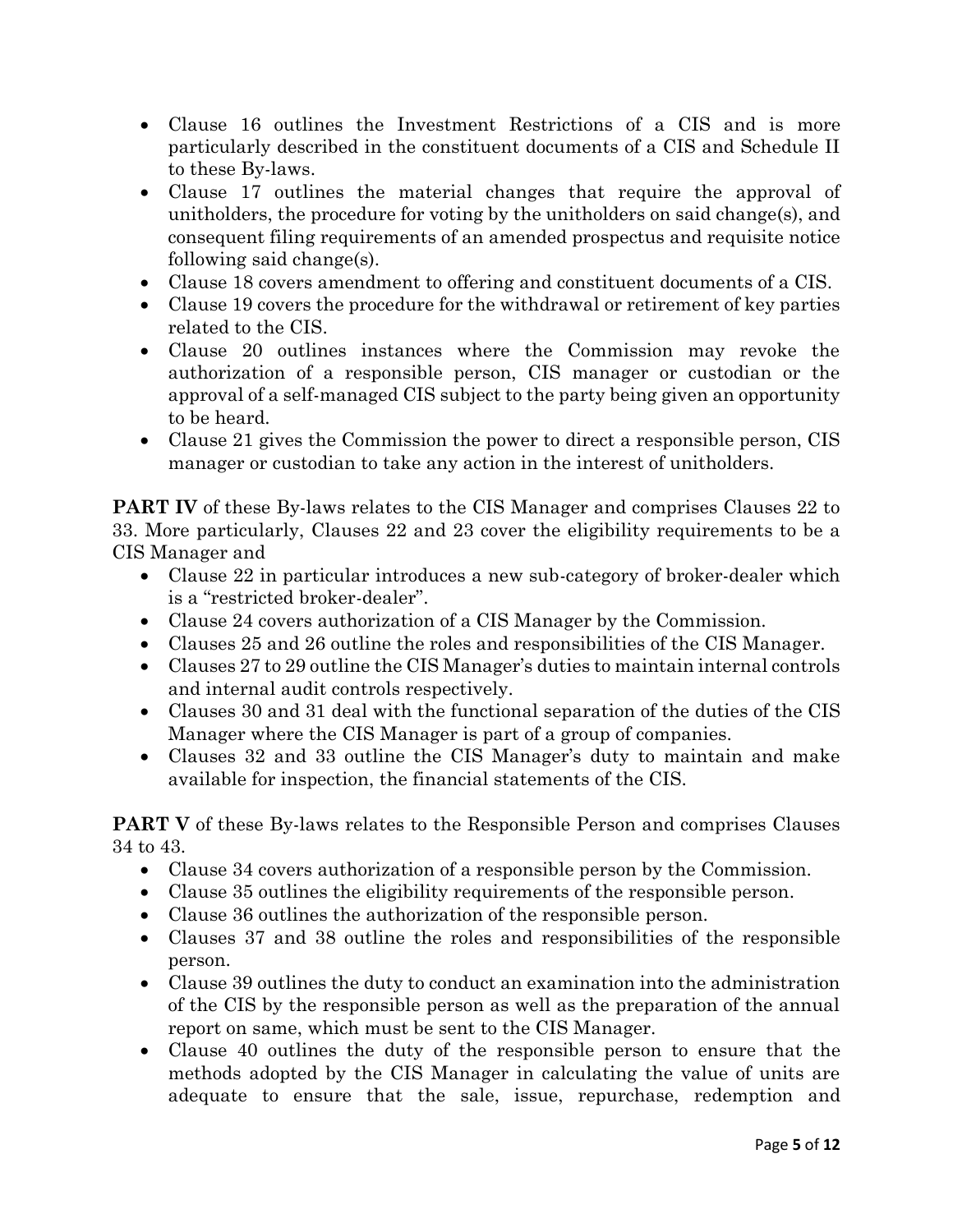cancellation prices are in accordance with the provisions of the offering documents, and constituent documents, any relevant By-laws, and any guidance issued by the Commission.

- Clause 41 covers promotions and presentations of the CIS.
- Clause 42 covers the reporting relationship that the responsible person has to the Commission.
- Clause 43 covers the duty of the responsible person to ensure that the CIS Manager maintains proper accounting records and other records as are necessary.

**PART VI** of these By-laws relates to the Custodian and comprises Clauses 44 to 55.

- Clause 44 covers authorization of the Custodian by the Commission.
- Clauses 45 and 46 outline the eligibility requirements of a Custodian.
- Clause 47 authorizes the Central Depository to be a Custodian.
- Clause 48 sets out the roles and responsibilities of the Custodian.
- Clause 49 covers segregation of assets of a CIS by the Custodian.
- Clause 50 outlines the use of sub custodians.
- Clauses 51 and 52 give guidance on the contents of Custodian and Sub-Custodian Agreements.
- Clause 53 outlines the Custodian's dealings with CIS property.
- Clauses 54 and 55 cover the self-assessment of custodian/sub custodian agreements.

**PART VII** of these By-laws relates to the other parties related to a CIS and comprises Clauses 55 to 70.

- Clause 55 outlines the eligibility requirements of a distributor.
- Clauses 56 to 58 outline the roles and responsibilities of a distributor.
- Clause 59 sets out the Offering document delivery obligations.
- Clause 60 outlines the duties of the Registrar of a CIS.
- Clause 61 outlines the appointment of an external auditor of a CIS and duties of said auditor.
- Clause 62 sets out the accepted qualifications of the auditor whilst
- Clause 63 sets out the criteria for assessing the independence of auditors.
- Clause 64 sets out a limitation on the time which a member of an auditor shall have primary responsibility for the audit of a CIS.
- Clause 65 limits the services to be provided by auditors to a CIS.
- Clause 66 covers an instance where the Commission may appoint another auditor to conduct an independent audit and shall fix the remuneration to be paid to the auditor where it is not satisfied with the audited annual financial statements.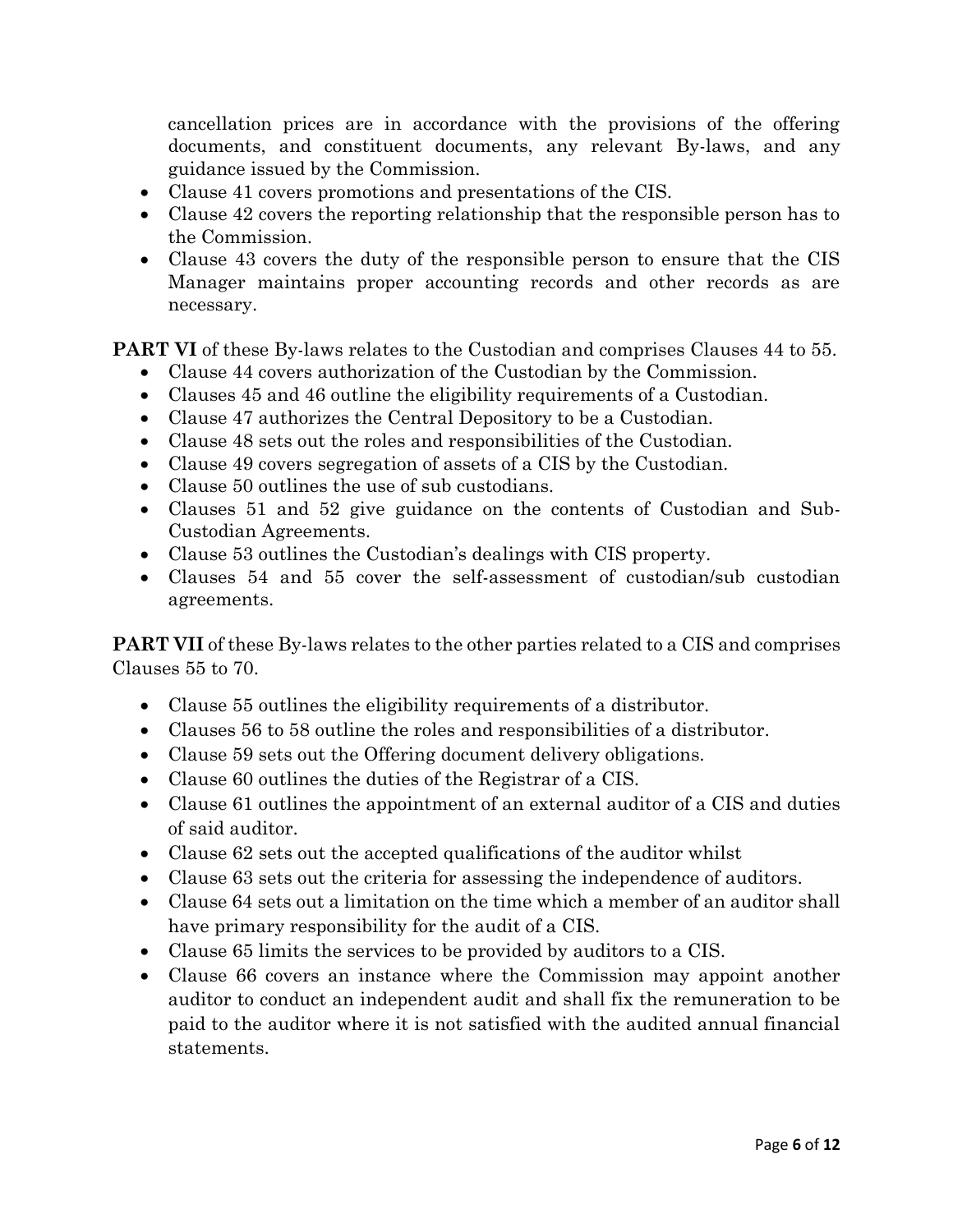- Clause 67 covers the duty of the responsible person to report to the Commission on the termination of appointment, replacement or the cessation of an auditor to a CIS.
- Clause 68 covers the notice of resignation of an auditor.
- Clause 69 covers the removal of an auditor.
- Clause 70 covers the appointment of a replacement auditor.

**PART VIII** of these By-laws deals with subscriptions and redemptions and comprises Clauses 71 to 74.

- Clause 71 outlines policies and procedures on fair treatment of investors that the CIS manager must have.
- Clause 72 outlines redemptions under a close ended CIS.
- Clause 73 outlines the suspension of subscriptions and redemptions by a CIS manager.
- Clause 74 outlines the Commission's authority with respect to suspensions.

**PART IX** of these By-laws deals with valuations and pricing and comprises Clauses 75 to 78.

- Clause 75 outlines the calculation of net asset value.
- Clause 76 covers the frequency of calculation and publication.
- Clause 77 covers the valuation of the units of the CIS.
- Clause 78 covers pricing errors.

**PART X** of these By-laws deals with the keeping of accurate books and records and comprises Clauses 79 and 80.

**PART XI** of these By-laws deals with conflicts of interest and comprises Clauses 81 to 98.

- Clauses 81 and 82 outline the independence of the CIS Manager, custodian and responsible person.
- Clause 83 outlines prohibitions on an individual being a director of more than one CIS manager at a time; or a member of the investment committees of CIS managed by different CIS managers at the same time.
- Clause 84 outlines general duties relating to conflicts.
- Clauses 85 and 86 provide guidance on general disclosure obligations.
- Clause 87 outlines disclosure of interests in investments.
- Clause 88 outlines disclosure by the CIS Manager of its interest or holdings in securities and any interest it may have in special purpose arrangements.
- Clause 89 covers instances of recusal from meetings where conflicts of interest may arise.
- Clauses 90 and 91 cover the receipt of gifts and benefits.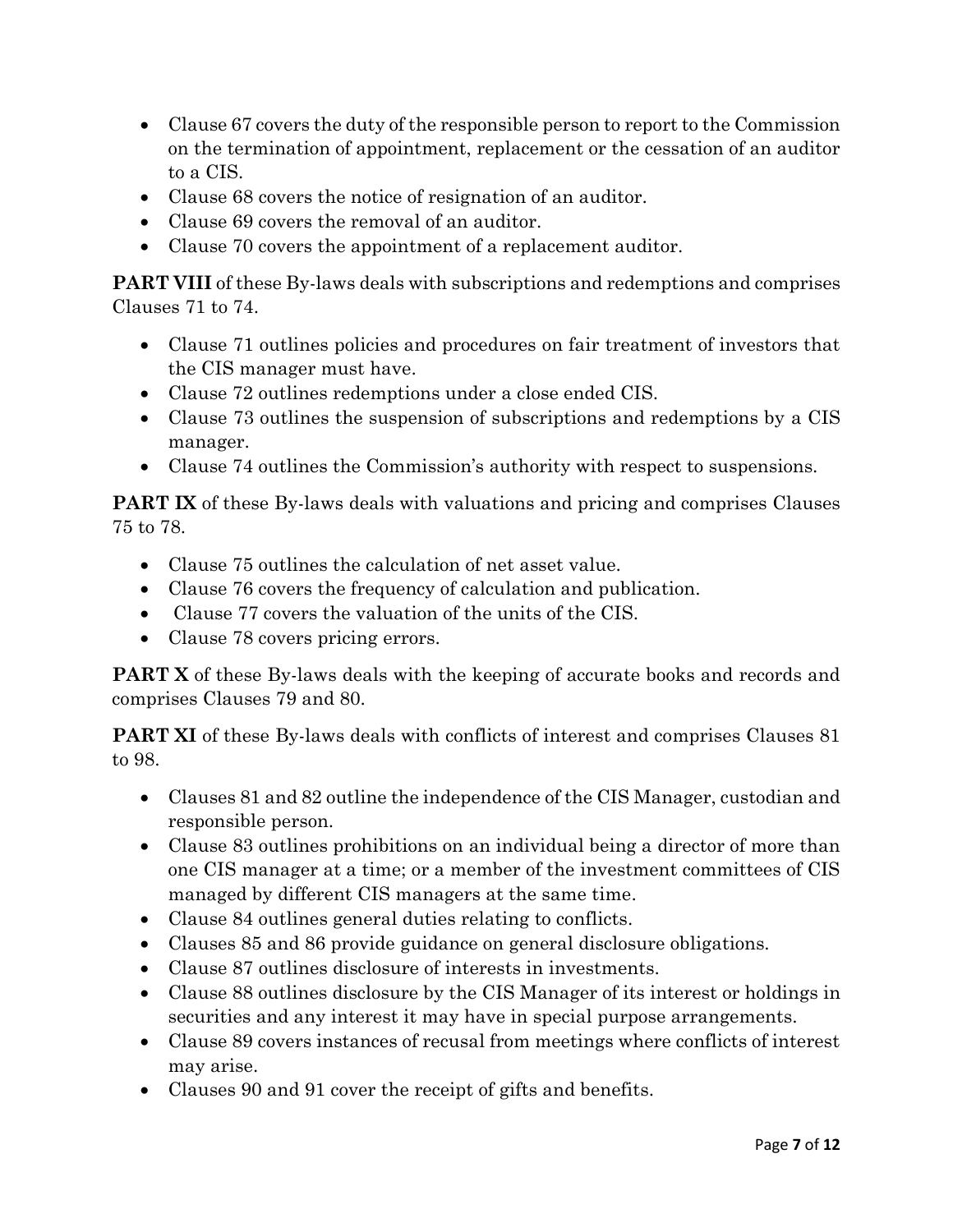- Clauses 92 to 95 cover rebates and soft commission arrangements.
- Clauses 96 to 98 cover the general duty with respect to transactions with related parties.

**PART XII** of these By-laws deals with the conduct of business of a CIS and comprises Clauses 99 to 107.

- Clauses 99 to 101 outline investments with CIS mandates.
- Clause 102 outlines defensive positions and the procedure when a defensive position is taken.
- Clause 103 is a general clause which states that all transactions carried out by or on behalf of the CIS shall be at arm's length terms and executed on the best available terms.
- Clause 104 deals with order allocations.
- Clause 105 covers underwriting and prohibits a CIS Manager from investing in a primary issue of a security where the CIS Manager, a party related to the CIS or to the CIS manager is the underwriter of that security, unless prior approval has been obtained from the responsible person.
- Clauses 106 and 107 cover the Investment Management Agreement between the CIS Manager and the responsible person.

**PART XIII** of these By-laws covers Outsourcing and comprises Clauses 108 to 117.

- Clauses 108 to 110 cover the outsourcing of the functions of a CIS.
- Clause 111 covers the duty of parties related to a CIS to disclose the identity and status of persons acting on its behalf to investors.
- Clause 112 covers the duty to ensure that the outsourced functions are carried out in a proper manner.
- Clauses 113 and 114 cover the duty, due care and diligence the CIS shall have when selecting a third party to outsource to.
- Clause 115 outlines the contents of the service agreement between the CIS and third parties.
- Clause 116 covers the prohibition from allocating fees to third parties for their services from the CIS itself.
- Clause 117 covers the performance assessment of the third parties by the CIS.

**PART XIV** of these By-laws deals with the termination of a CIS and comprises Clauses 118 to 126.

- Clauses 118 to 123 outline instances in which a CIS may be terminated.
- Clause 124 covers the duty to issue a notice to the Commission notifying of a termination of a CIS.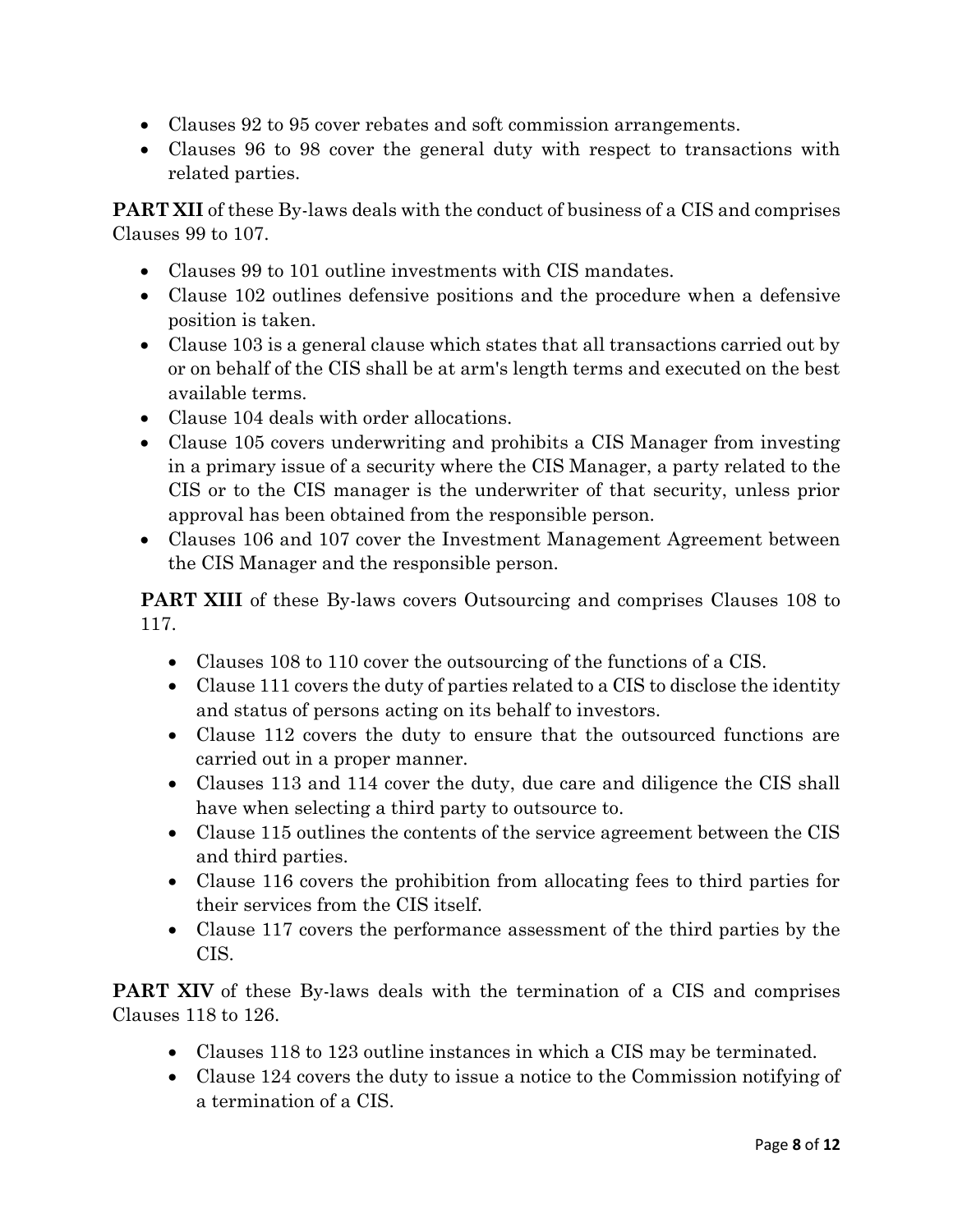- Clause 125 covers the continued accounting and annual reporting obligations of a CIS upon termination or winding up.
- Clause 126 covers the termination of a class of units.

**PART XV** of these By-Laws sets out the continuous disclosure obligations of a CIS and comprises Clauses 127 to 138.

- Clause 127 covers the requirements of what is included in financial statements of a CIS.
- Clause 128 covers the certification of Annual and Interim Financial Statements of a CIS.
- Clause 129 covers the preparation and filing of comparative annual financial statements.
- Clause 130 covers the preparation and filing of interim financial statements.
- Clause 131 covers the transactions of a CIS.
- Clause 132 covers the annual report of the CIS's Performance and update of Key Facts Statement.
- Clause 133 covers the contents of the Annual Report of the CIS's performance.
- Clause 134 covers the duty of the CIS Manager to file with the Commission, all material filed abroad.
- Clause 135 covers the delivery of Financial Statements and Annual Reports to the Commission.
- Clause 136 covers the preparation of the Quarterly Portfolio Statement by the CIS Manager.
- Clause 137 covers the duty of a CIS Manager to send statements of account to each unitholder of each CIS under its management.
- Clause 138 covers the material change report of a CIS.

**PART XVI** of these By-Laws is the nomenclature provision and is covered in Clause 139.

**PART XVII** of these By-Laws relate to foreign CIS' and comprises Clauses 140 to 154.

- Clause 140 covers the recognition of foreign jurisdictions by the Commission.
- Clauses 141 and 142 cover the application by the responsible person or manager of a regulated foreign CIS for the approval of the CIS.
- Clause 143 covers the requirements for offering documents of a foreign CIS.
- Clause 144 covers amendments of offering documents of a foreign CIS.
- Clause 145 covers the delivery obligation associated with the offering documents of a foreign CIS.
- Clause 146 covers the continuous disclosure requirements.
- Clause 147 covers the filing of material abroad.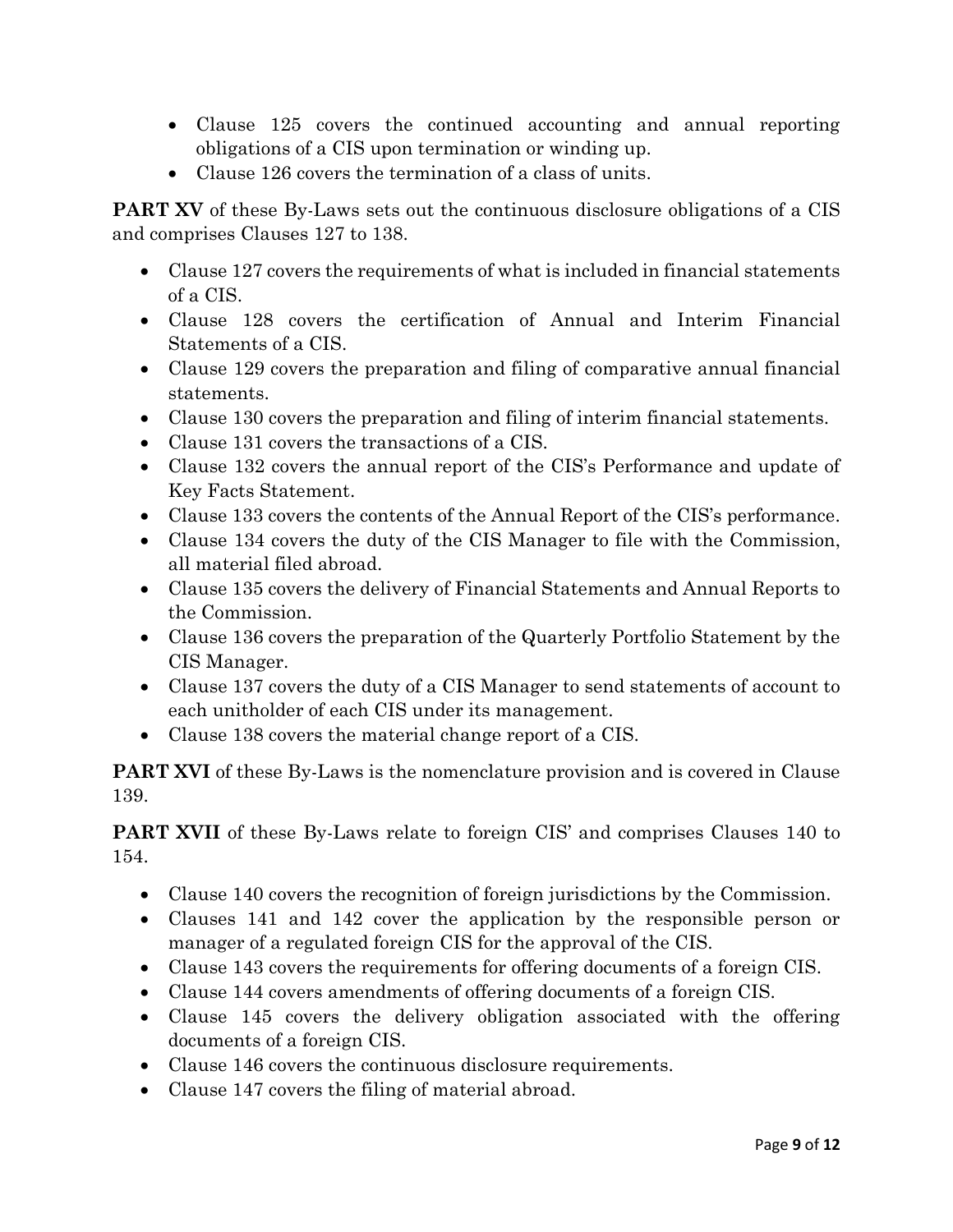- Clause 148 covers the delivery of continuous disclosure requirements to unitholders.
- Clause 149 states that all offering and disclosure documents shall be written in the English language.
- Clause 150 covers acceptable accounting principles and auditing standards for an authorized foreign CIS.
- Clause 151 covers acceptable auditors for authorized foreign CIS.
- Clause 152 covers the receipt of offering documents by the Commission.
- Clause 153 covers the Principal Distributor.
- Clause 154 covers the procedure for the change of agent for service or principal distributor.

**PART XVIII** of these By-Laws deals with closed-ended CISs and comprises Clauses 155 and 156.

**PART XIX** of the By-Laws deals with self-managed CIS' and comprises Clauses 157 to 162.

- Clause 157 covers the approval requirements of a self-managed CIS.
- Clause 158 covers the approval of a self-managed CIS by the Commission.
- Clauses 159 and 160 cover the business restrictions of a self-managed CIS.
- Clause 161 covers the application of provisions in the Act and General By-laws that are applicable to broker-dealers.
- Clause 162 covers the exemption that a self-managed CIS approved under this Part is not required to be licensed as a broker dealer under the Act or registered as a CIS Manager under these By-laws.

**PART XX** of these By-Laws set out miscellaneous provisions and comprises Clauses 163 and 166.

- Clause 163 covers the imposition of penalties by the Commission for contravention of these By-Laws.
- Clause 164 covers the website requirements for a CIS Manager.
- Clause 165 provides for exemptions from any provision of these CIS By-Laws; and
- Clause 166 requires all policies and procedures under the CIS By-Laws to be in writing.

**PART XXI** of these By-Laws sets out the Transitional Provisions for CIS Managers, Responsible Persons and Custodians of a CIS. This part comprises Clauses 167 to 170.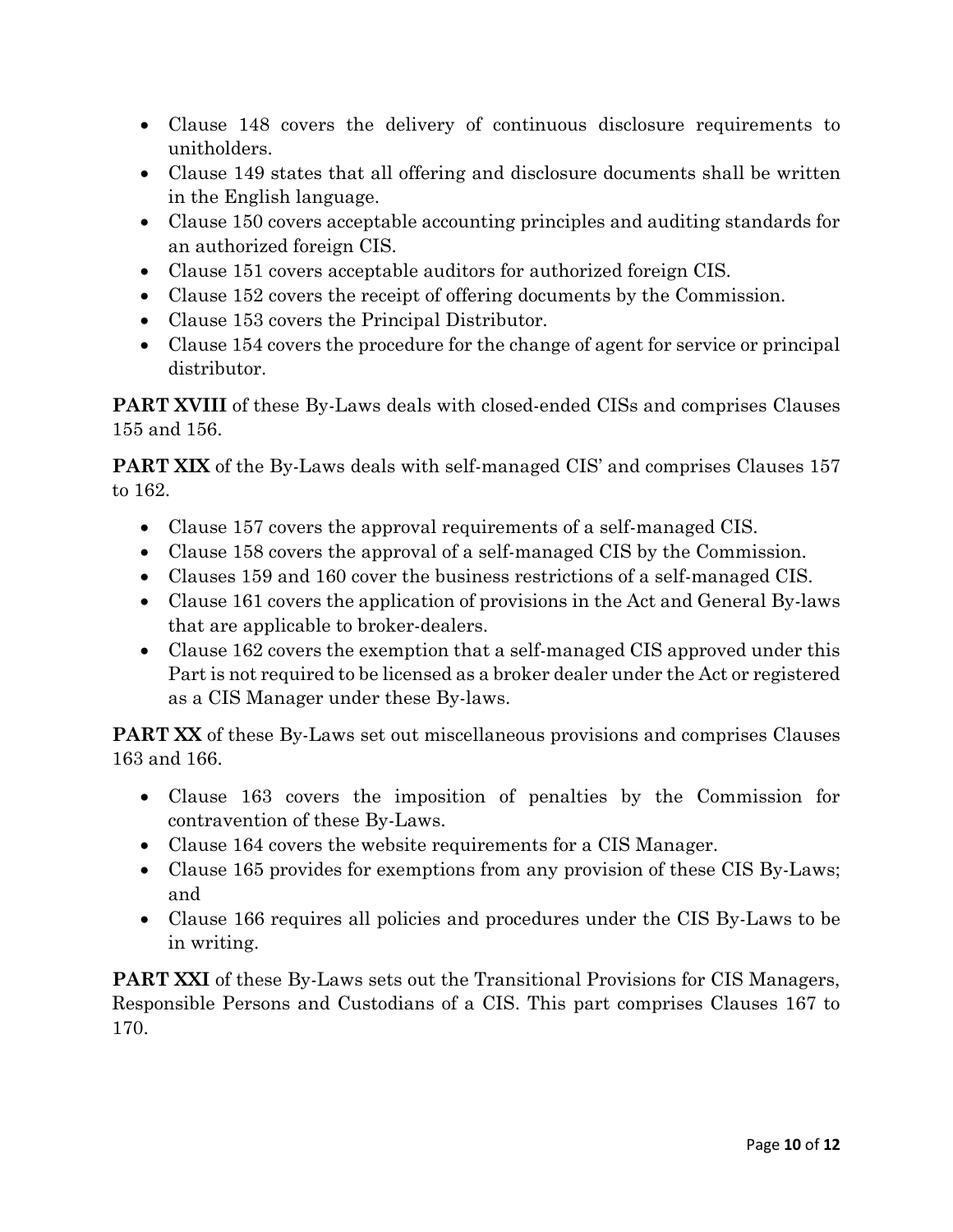# **SCHEDULES TO THE BY-LAWS**

| <b>SCHEDULE I:</b>   | FEE SCHEDULE                                                            |
|----------------------|-------------------------------------------------------------------------|
| <b>SCHEDULE II:</b>  | PROSPECTUS DISCLOSURE REQUIREMENTS FOR<br>COLLECTIVE INVESTMENT SCHEMES |
| <b>SCHEDULE III:</b> | ADDENDUM FOR FOREIGN REGULATED CIS'                                     |
| <b>SCHEDULE IV:</b>  | <b>INVESTMENT RESTRICTIONS1</b>                                         |

# **MARKET GUIDANCE**

- I. CONTENTS OF CONSTITUENT DOCUMENTS
- II. 8PROMOTION AND PRESENTATION STANDARDS
- III. KEY FACTS STATEMENT
- IV. CONTENTS OF THE TERMINATION PLAN
- V. FORMS

 $\overline{\phantom{a}}$ 

## **SECTION IV. REFERENCES**

- 1. Securities Act Chap. 83:02;
- 2. Securities (General) By-Laws, 2015;
- 3. Guidelines for Collective Schemes- issued in accordance with Section 6(b) of the Securities Industry Act 1995- July 2, 2018;
- 4. International Organization of Securities Commissions (IOSCO) Methodology for assessing Implementation of the IOSCO Objectives and Principles of Securities Regulation; and

<sup>&</sup>lt;sup>1</sup> These are slightly different from those set out in the CIS Guidelines issued by the Commission in 2008.